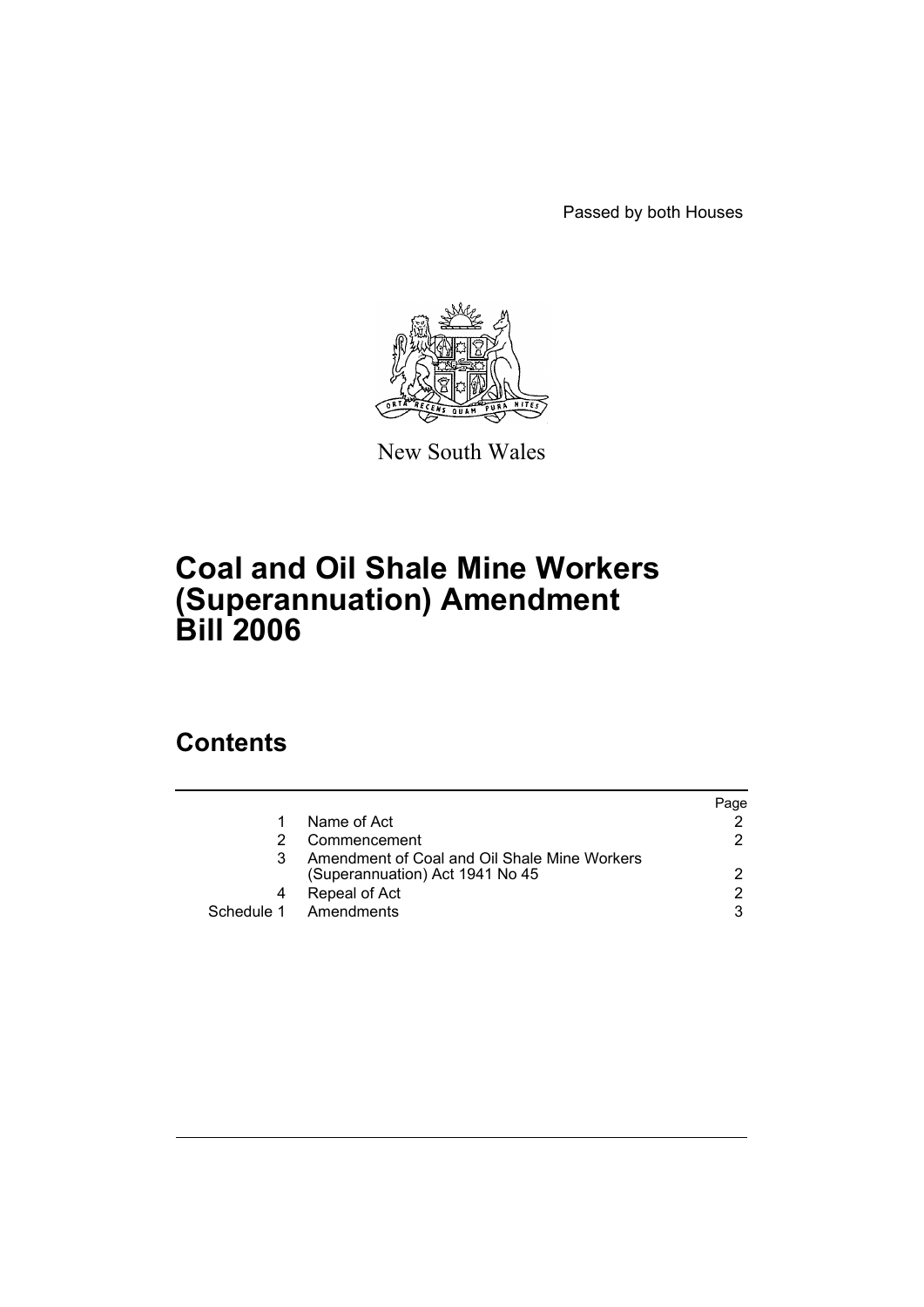*I certify that this PUBLIC BILL, which originated in the LEGISLATIVE ASSEMBLY, has finally passed the LEGISLATIVE COUNCIL and the LEGISLATIVE ASSEMBLY of NEW SOUTH WALES.*

> *Clerk of the Legislative Assembly. Legislative Assembly, Sydney, , 2006*



New South Wales

# **Coal and Oil Shale Mine Workers (Superannuation) Amendment Bill 2006**

Act No , 2006

An Act to amend the *Coal and Oil Shale Mine Workers (Superannuation) Act 1941* to repeal the prohibition of employment of mine workers beyond the age of 60, to make further provision for contributions in respect of mine workers; and for other purposes.

*I have examined this Bill, and find it to correspond in all respects with the Bill as finally passed by both Houses.*

*Chairman of Committees of the Legislative Assembly.*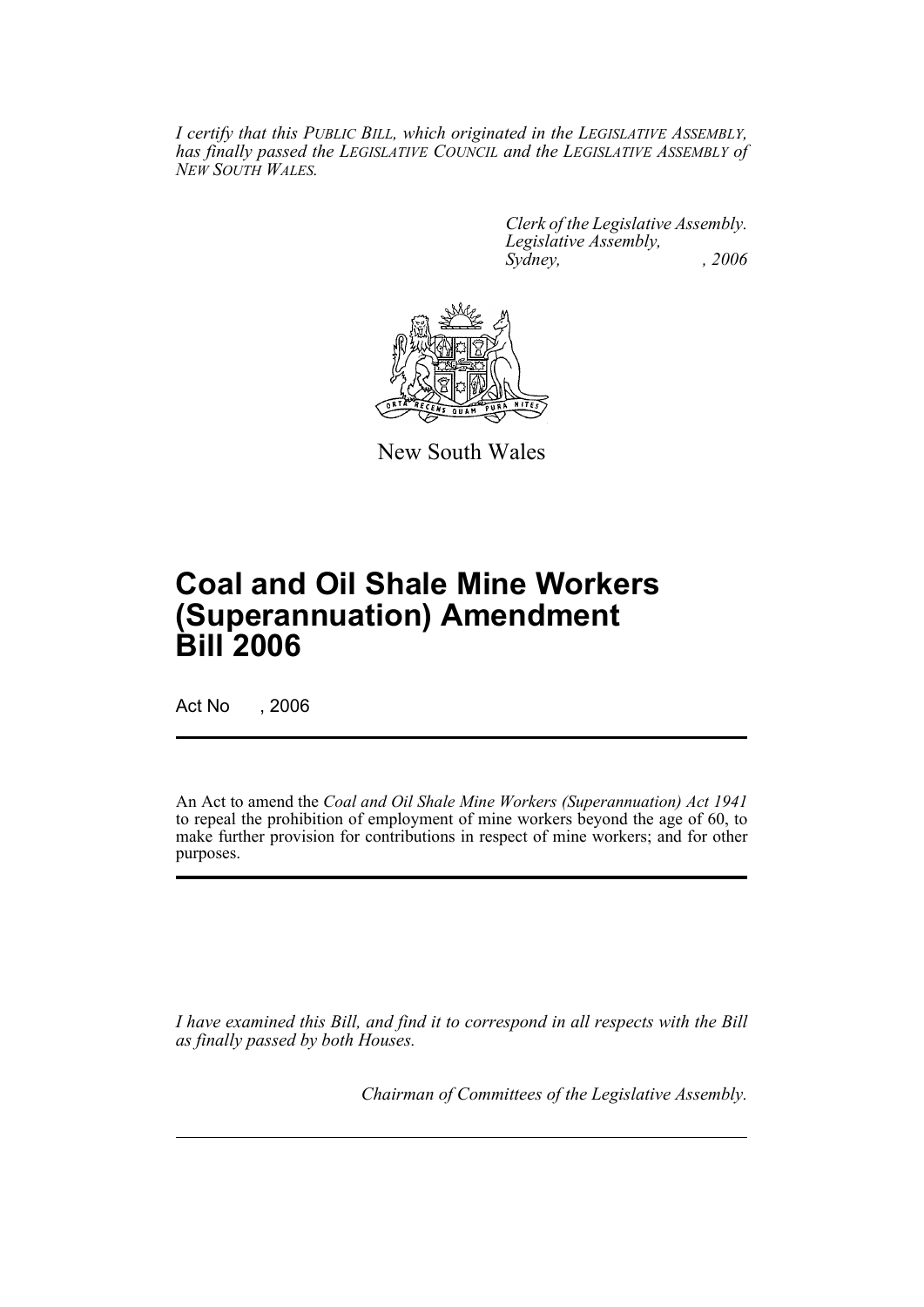#### <span id="page-2-0"></span>**The Legislature of New South Wales enacts:**

#### **1 Name of Act**

This Act is the *Coal and Oil Shale Mine Workers (Superannuation) Amendment Act 2006*.

#### <span id="page-2-1"></span>**2 Commencement**

This Act commences, or is taken to have commenced, on 1 July 2006.

#### <span id="page-2-2"></span>**3 Amendment of Coal and Oil Shale Mine Workers (Superannuation) Act 1941 No 45**

The *Coal and Oil Shale Mine Workers (Superannuation) Act 1941* is amended as set out in Schedule 1.

### <span id="page-2-3"></span>**4 Repeal of Act**

- (1) This Act is repealed on the day following the later of the following:
	- (a) 1 July 2006,
	- (b) the date of assent.
- (2) The repeal of this Act does not, because of the operation of section 30 of the *Interpretation Act 1987*, affect any amendment made by this Act.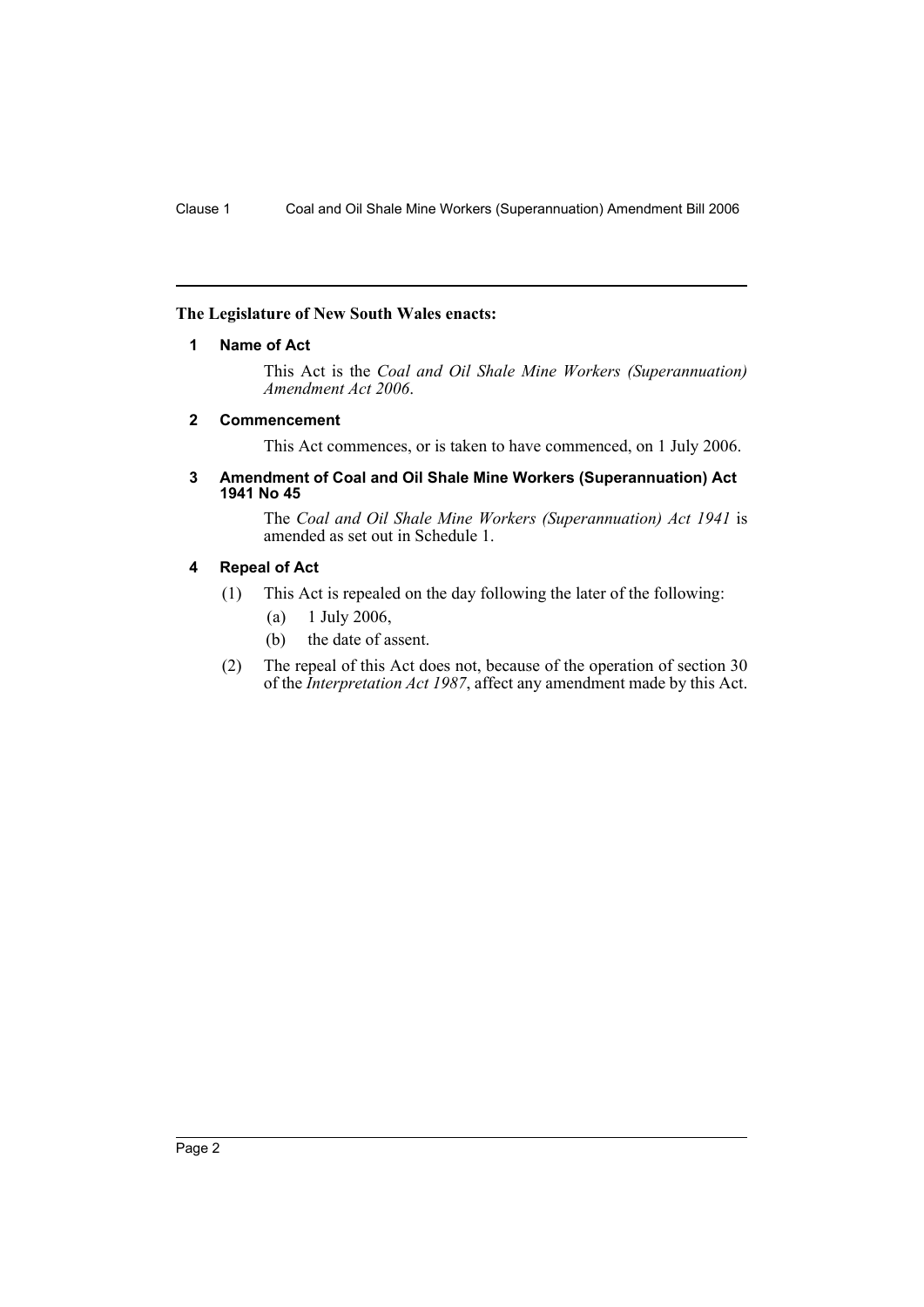Coal and Oil Shale Mine Workers (Superannuation) Amendment Bill 2006

Amendments **Amendments** Schedule 1

(Section 3)

# <span id="page-3-0"></span>**Schedule 1 Amendments**

**[1] Section 2 Definitions**

Omit section 2 (3) and (9).

- **[2] Section 2J Further extension of the definition of mine worker** Omit section 2J (10), (10A) and (10B).
- **[3] Section 2J (11)**

Omit the paragraph beginning "Provided further".

**[4] Part 2 Retirement**

Omit the Part.

**[5] Section 15B Power of Corporate Trustee to make determinations declaring certain persons to be mine workers for the purposes of this Act**

Omit section 15B (1). Insert instead:

(1) The powers of the Corporate Trustee include a power to make determinations declaring persons engaged in the coal or oil shale mining industries to be mine workers for the purposes of this Act.

#### **[6] Section 15B (2) and (3)**

Omit the subsections.

**[7] Section 15B (5)**

Omit " $(1)$  (a)". Insert instead " $(1)$ ".

#### **[8] Section 19 Contributions required to be paid to Amalgamated Fund**

Insert after section 19 (3):

(3A) If the total contributions otherwise payable by an owner for a mine worker under this section (except subsection (2A)), as a weekly amount, are less than 9% of the mine worker's ordinary time earnings, as a weekly amount, then the contribution payable by the owner for the mine worker under this section (except subsection (2A)) is 9% of the mine worker's ordinary time earnings, as a weekly amount.

#### **[9] Section 19 (4) (a)**

Omit "for which". Insert instead "during which".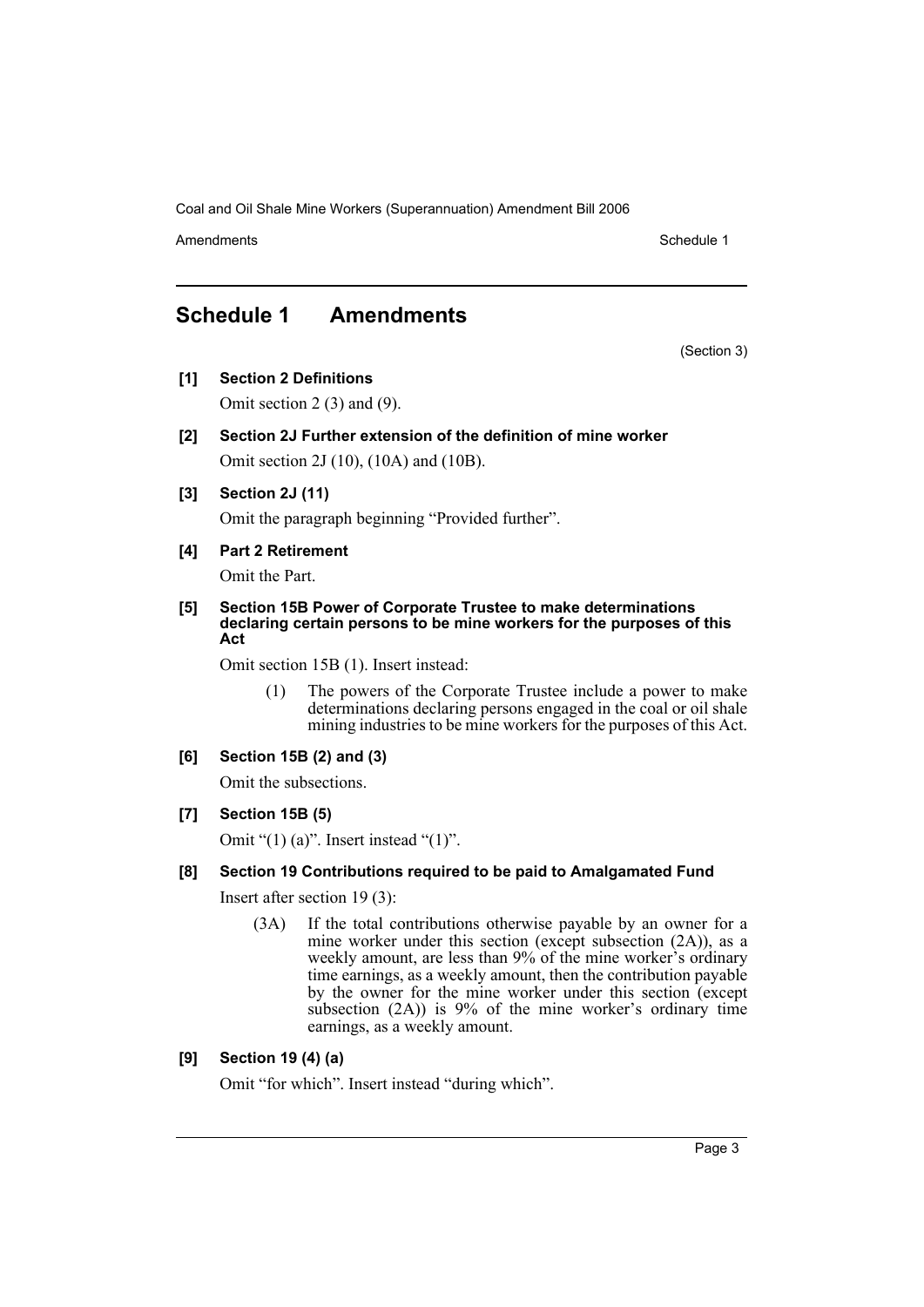Coal and Oil Shale Mine Workers (Superannuation) Amendment Bill 2006

Schedule 1 Amendments

#### **[10] Section 19 (4) (b)**

Omit the paragraph. Insert instead:

(b) must pay the contribution not later than 21 days after the end of each month during which the mine worker is an employee of the owner.

#### **[11] Section 19 (7)**

Omit the subsection. Insert instead:

(7) In this section:

*ordinary time earnings* has the same meaning it has in section 6 (1) of the *Superannuation Guarantee (Administration) Act 1992* of the Commonwealth.

*special rate* means such rate as may be fixed from time to time by the Corporate Trustee by determination published in the Gazette:

- (a) after considering a relevant report of the actuary, and
- (b) with the agreement of the shareholders of the Corporate Trustee.

## **[12] Section 19AC Information to be provided to Corporate Trustee**

Omit section 19AC (1). Insert instead:

(1) Each owner must provide the Corporate Trustee with such information as the Corporate Trustee may reasonably require in relation to the mine workers employed by the owner no later than 21 days after the end of each month.

Maximum penalty: 5 penalty units.

### **[13] Schedule 2 Savings and transitional provisions**

Insert at the end of clause 2 (1):

*Coal and Oil Shale Mine Workers (Superannuation) Amendment Act 2006*